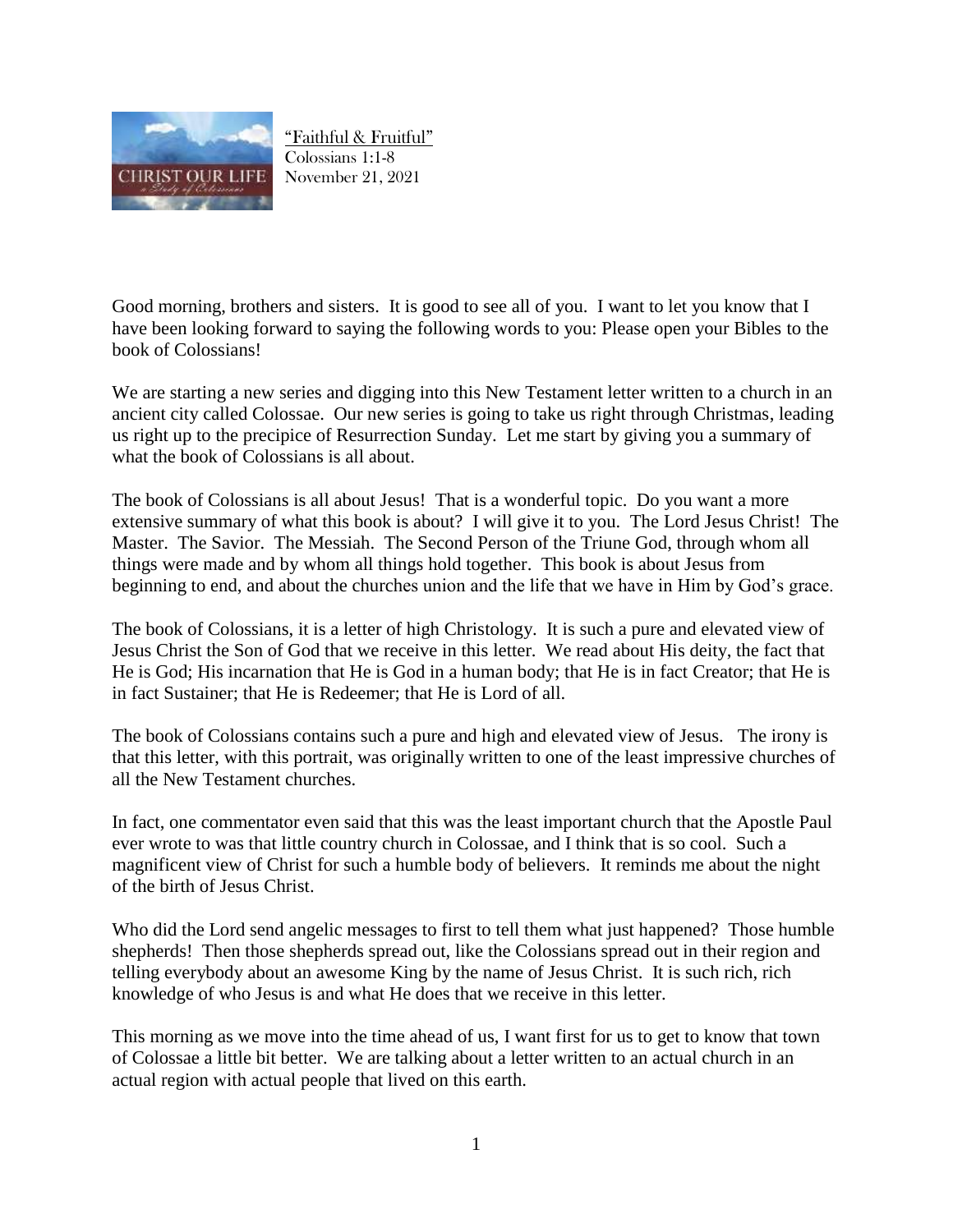I was a geography major in college at Long Beach State and I think there is so much meaning in understanding the situation that they were living in. So we will start by getting to know where these people lived—the city of Colossae.

Then we will see how the Apostle Paul opened his letter to them and in noticing some of the details of how Paul opened his letter, we will also perceive how this church was founded and what Paul's situation was as he wrote the letter to them, addressing the situations they were in.

Then we will draw from the opening eight verses of the book of Colossians. We will see how thankful Paul was as he wrote this letter and we will pray that that same gratitude will fill our hearts as we think about basic gospel realities for the church of the Lord Jesus Christ.

First, let's begin by talking about Colossae. Let me ask you this: how many of you have ever heard of a town that is called Radiator Springs? Yes, I see a lot of hands waving, so many of you are familiar with the Disney Pixar animated feature film called Cars, featuring the race car Lightning McQueen himself. That movie is situated in a little Arizona town called Radiator Springs. It was once thriving and booming and bustling as it was situated on Route 66. But developers came in and built an interstate highway ten miles to the north of that town. So slowly but surely Radiator Springs which was once booming, declined and declined and declined as the people of that town went to where the opportunities were. Some of the people remained behind thinking that it was all depressing.

Colossae had a similar story. Something comparable happened in the life of that town. The city of Colossae was located in the Lycus Valley in Asia Minor in the First Century Roman world. We think of Asia and we think about it as being way to the east. However, Asia Minor is comprised of what is now Turkey.

Colossae was near Ephesus. Colossae was situated near another town called Laodicea, which was about ten miles to the northwest. Then a little bit further to the north was Hierapolis. All of these cities were situated on the Lycus River Valley in what was and was a beautiful location.

This was where Colossae was situated and it was at one time the prominent city of that region. In the Fifth Century, a Greek historian by the name of Herodotus mentioned Colossae as a great city of Phyrigia; Phyrigia being a region within Asia Minor.

Then a hundred years after that, another Greek historian by the name of Xenophon described Colossae as a populace city. Wealthy and large. A lot of money in that town. Booming. Lots of structures with a lot happening there.

It was the chief city of the region and positioned in just an idyllic setting. It had a textile industry from all of the wool that came from the sheep that they were raising there. It was a beautiful town, but there were a couple of towns close by Colossae. They were Laodicea and Hierapolis.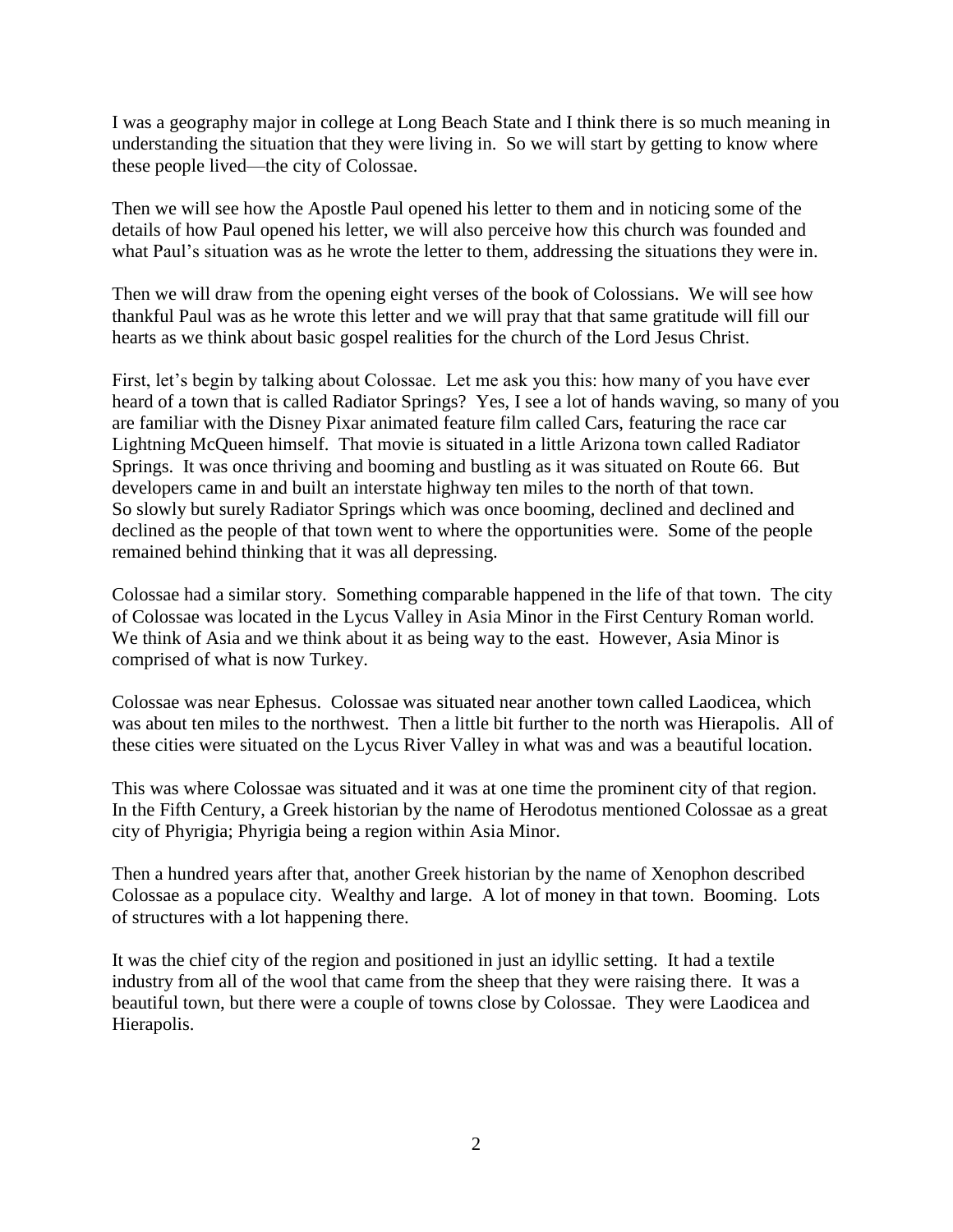Hierapolis had been paralleling the history of Colossae. It was a center of tourism, known for its beauty and its healing hot springs, which are still found bubbling forth from the earth in that region even today.

By virtue of the fact Hierapolis was beautiful and they had natural Jacuzzis' and those Jacuzzis' were thought to heal, lots of traffic went through Hierapolis. They even had one of the premier theaters, and you can still see the ruins of it. They are still standing. Hierapolis was just about twelve miles to the north of Colossae.

However, what led to the economic decline of the city of Colossae came in the Third Century BC when a Greek ruler by the name of Antiochus built the town of Laodicea. Laodicea was named for his wife and he invested in it significantly. Laodicea also got into the garment industry, drawing from the economy of Colossae.

Laodicea also had a school of medicine and it became the judicial center of the entire district. So Laodicea rose in prominence. With the growth of these cities, Colossae, which at one time was the booming town, soon began to resemble the Calico Ghost Town. People started departing from that area to go to places of greater opportunity.

Colossae became the place that you stopped at as you were going to a greater destination. I know that recently Barstow has been developed but when I was a kid, Barstow was the place that you stopped in to get gas on your way to Las Vegas. Or like going to Lake Havasu, there is a little town you pass through called Needles. What's going on it Needles?

That is kind of how Colossae became. It just declined. People left and it became a small town on the way to the more prominent towns. So in Romans times just before the coming of Christ and the sending out of His apostles, another ancient geographer by the name of Strabo spoke of it in his writing as only a small town in the Lycus Valley.

It was the commentator J.B. Lightfoot who said, "Without a doubt Colossae was the least important church to which any epistle of Saint Paul is addressed." And even to this day, barely any excavations have taken place at the site of Colossae.

Colossae has basically been left untouched so as it was in New Testament times, so it remains. All the action was elsewhere. Lightfoot said there were still some people there, but it was the least significant church that the Apostle Paul ever wrote to.

While I understand Lightfoot's sentiment, I don't appreciate his language. I don't like the kind of talk of the least important church. I don't think that we speak in those terms in relation to any church. Every church, whether it has a thousand members, five hundred members, two hundred members, or twenty members, it is an important church.

It was important to the heart of God. He knew the people in Colossae, and He reached them with His gospel. It was important to the Apostle Paul because the Apostle Paul was filled with the Spirit of God who was about the business of planting churches and building up their people. So Colossae was an important church and the gospel when there.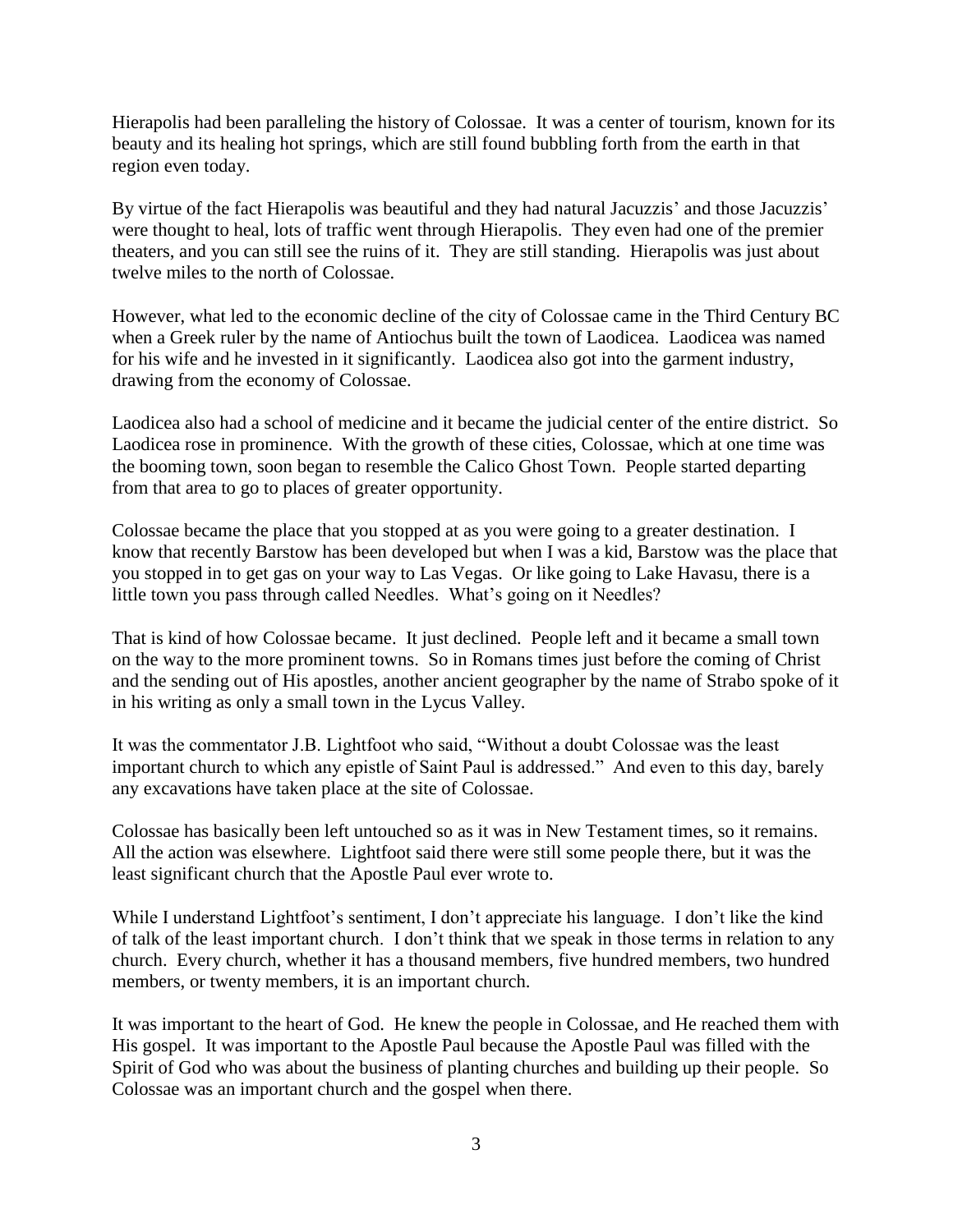We don't know exactly what the population was at that time, but the church of Colossae was very unlikely to be larger than our church. It was probably smaller than our church. Paul dealt with some bigger churches in some bigger cities, but this church lit his heart up with joy because of the way that they were being steadfast through some of the challenges that they were facing and because their faith was so authentic, as Paul was hearing reports of it.

Let's start by seeing how Paul addressed them. Pay attention to what is here because as we read about what he said, we are going to hear about a certain man who was used of the Lord to evangelize Colossae and to plant that church.

We are going to think a little bit more about the setting of Paul as he wrote this letter and the setting of the church that he addressed. I do believe that as we see Paul's gratitude for what was happening there, we are going find some relevance for our church too because we are of the same body of Christ that they were.

There is rich language here so let's see how Paul opened the letter that he wrote to them. Colossians Chapter 1 and Verse 1:

**1 Paul, an apostle of Christ Jesus by the will of God, and Timothy our brother. <sup>2</sup>To the saints and faithful brothers in Christ at Colossae: Grace to you and peace from God our Father.**

**<sup>3</sup>We always thank God, the Father of our Lord Jesus Christ, when we pray for you, 4 since we heard of your faith in Christ Jesus and of the love that you have for all the saints, <sup>5</sup> because of the hope laid up for you in heaven. Of this you have heard before in the word of the truth, the gospel, <sup>6</sup>which has come to you, as indeed in the whole world it is bearing fruit and increasing—as it also does among you, since the day you heard it and understood the grace of God in truth, <sup>7</sup> just as you learned it from Epaphras our beloved fellow servant. He is a faithful minister of Christ on your behalf <sup>8</sup> and has made known to us your love in the Spirit**.

I love those at the very beginning in Verse 3:

## **<sup>3</sup>We always thank God…**

Then Paul talked about why he was so thankful for that church. Now let's understand Paul's situation and the situation of this church that led to the writing of this letter, there in that very small and largely forgotten town.

Picture with me in your mind's eye the Apostle Paul, he was in the great capital city of Rome. He was confined to a small apartment, chained to a Roman guard at all times. He was on house arrest and awaiting trial before Nero himself, the emperor of Rome—all based on some false charges that were trumped up against him years earlier.

Paul was there and could not leave that apartment, but he did have faithful friends that were there with him; his son in the faith, Timothy, and others that he would name at the end of the letter.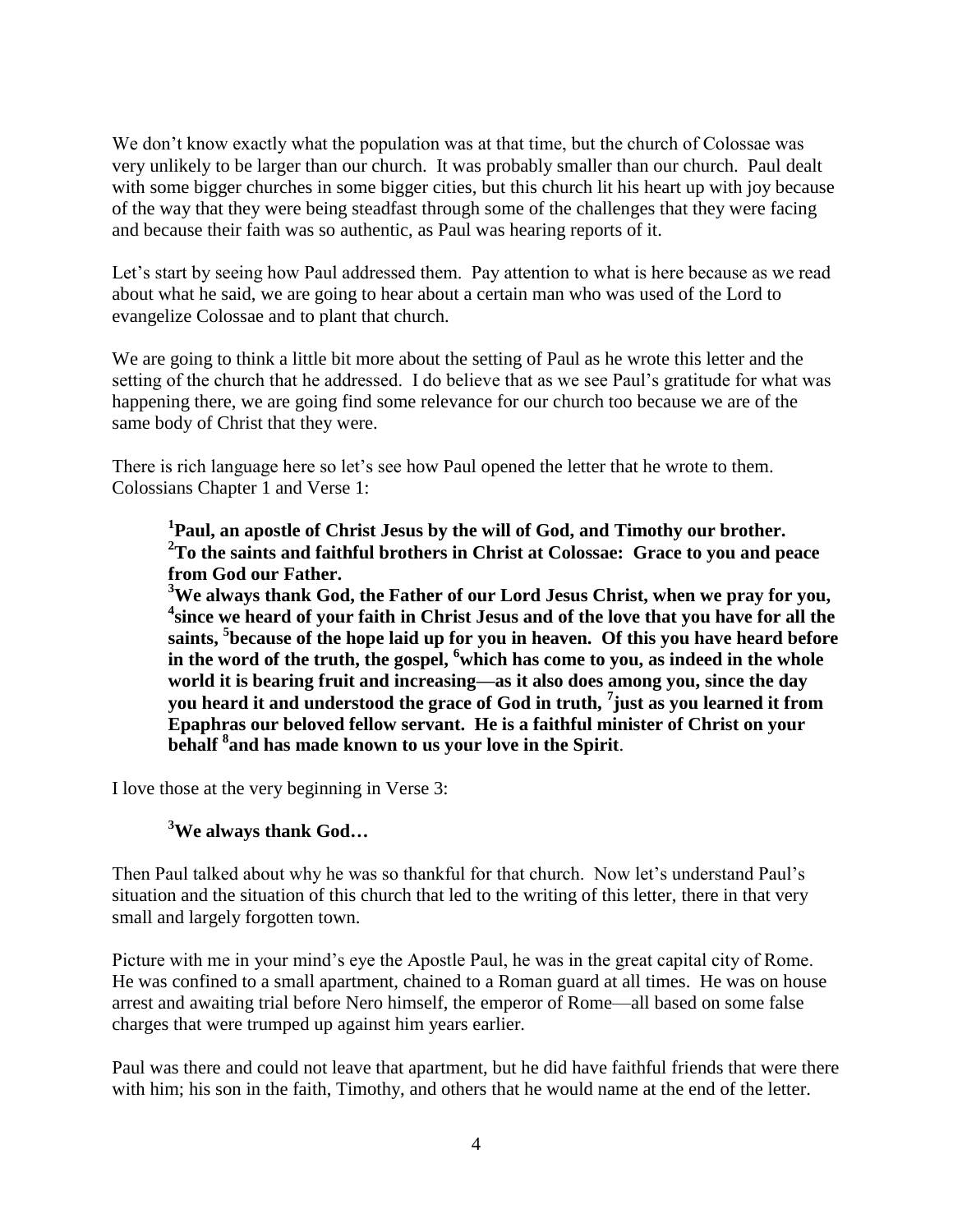There was Paul and out of nowhere, without receiving an email prior from a friend of his telling him of his coming, suddenly into the apartment appeared Epaphras, the Colossian; a man who heard the gospel from Paul; a man who was trained and discipled and mentored by Paul.

It would seem that this man Epaphras was one of Paul's most attentive students during his years in Ephesus. We read in Acts Chapter 19 and Verses 8 through 10 that after preaching in the synagogues for several weeks, Paul got kicked out because they didn't like the message about Jesus that Paul was preaching.

But there was this hall that belonged to a man named Tyrannus that was opened during the siesta hours of the day and instead of going to sleep, Paul went and he was teaching Christ, opening the Old Testament, proclaiming Jesus. It says in Acts that through that ministry of teaching, all of Asia Minor was reached with the gospel.

This is what it says about Epaphras in Colossians Chapter 4 and Verses 12 through 18

## **<sup>12</sup>Epaphras, who is one of you, a servant of Christ Jesus, greets you, always struggling on your behalf in his prayers, that you may stand mature and fully assured in all the will of God. <sup>13</sup>For I bear him witness that he has worked hard for you and for those in Laodicea and in Hierapolis.**

Epaphras was a man of the Lycus Valley. He was a traveling man and he was there in Ephesus and by the grace of God, he happened to enter into the hall of Tyrannus where Paul was teaching about the Jewish Messiah, Jesus. There in that hall of Tyrannus, it would seem that Epaphras heard a message the likes of which he had never heard before in his life.

Epaphras heard of One who is prophesied throughout the pages of the Old Testament prophets. He heard of a King who came into the world performing miracles, even raising people from the dead. He heard of One who was spreading goodness and grace and truth, and healing all throughout the land of Israel.

He heard of One who was crucified on a cross as a sacrificial lamb as a substitute for others. Epaphras heard of the One whose blood makes sinners clean. Epaphras heard of the One who covers sinners and have been cleansed in His righteousness, qualifying them for Heaven.

Epaphras heard of this Jesus who rose from the grave and who is coming back to this earth in power and glory and the heart of Epaphras was beating with glory and new life. He was born again. He had eyes to see the Kingdom of the Messiah. He had the eyes to see that he entered through faith.

Epaphras was a new creation in Christ and he went back to his home town and he shared the goodness and the Gospel of Jesus Christ everywhere. That was how that church was planted. These are the puzzle pieces that we put together.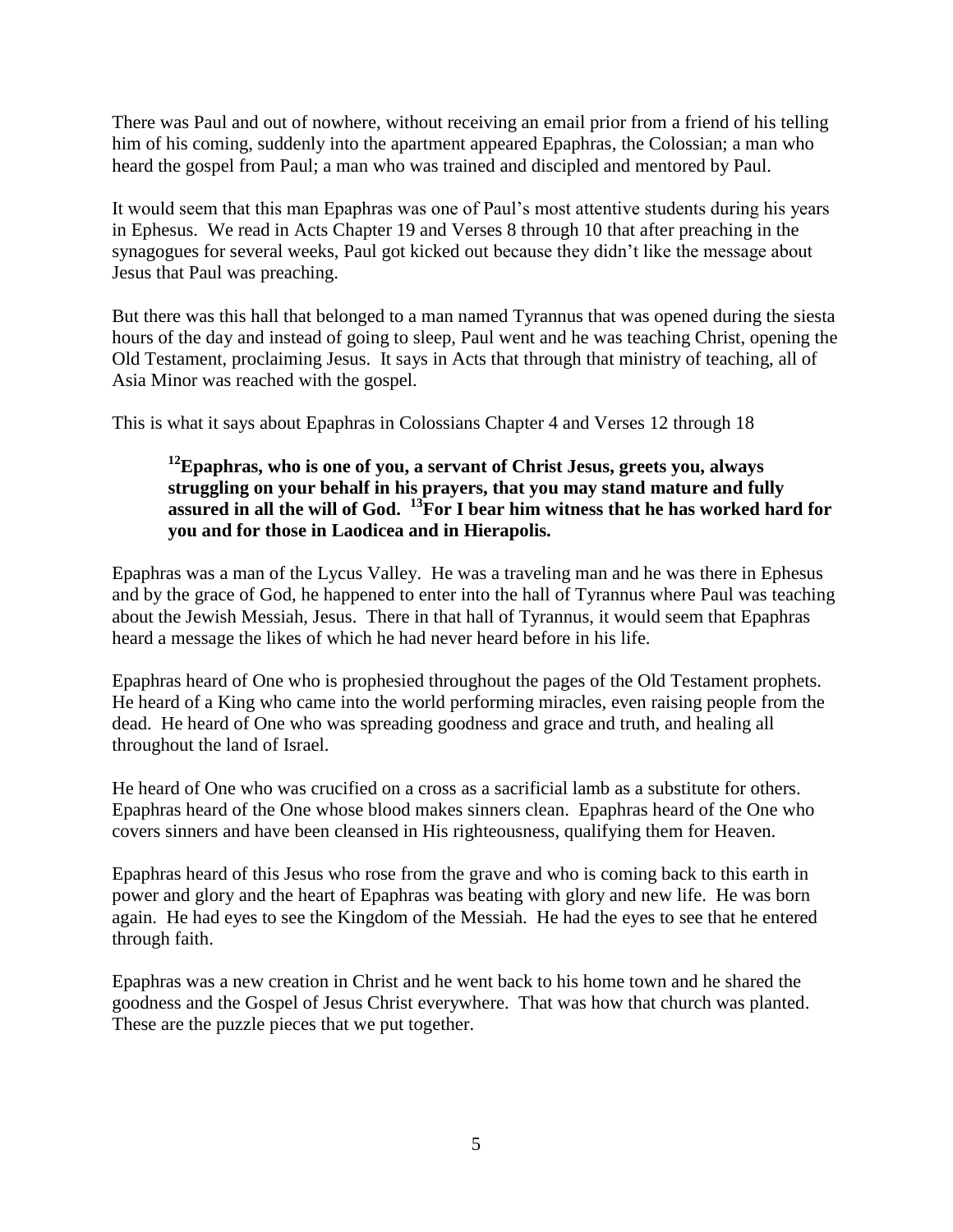This man Epaphras, he heard about his beloved mentor, Paul, done wrong and on house arrest and awaiting trial. Paul's life was on the line. Epaphras had to go. Epaphras was sent by the church, probably not only with his relational love, but some supplies and monetary assistance so that Paul could stay in that apartment, rather than going down to the dungeon. Epaphras was going to minister to the Apostle Paul.

What do you think pastors talk about when they get together? I meet with pastors and we talk about each other's lives and we talk about the lives of the churches that we are serving in. I'm so thankful to meet regularly with some pastors in our network. Pastor Roger Bishop from Redemption Hill, he always starts the conversation like this: what is bringing you joy and what is keeping you up at night?

Whether you believe it or not, pastors are very able and ready to talk about both things. Often it gets weighed toward the things keeping you up at night, though, because we are all kind of geared to have things that weigh on our hearts and minds. We need to be spurred on to thanksgiving and we need to be reminded of all the things that we are thankful for.

However, sometimes there are some pressures that are faced and Paul was asking how it was going in Colossae. And Epaphras had a glowing report. It is evident all throughout the letter that Epaphras was just so thankful for the body of Christ in Colossae; their maturity; their doctrinal strength; how firm and stable they were, but Epaphras was also letting Paul know about an encroaching threat upon the church.

Remaining in the city of Colossae there was also a form of false teaching knocking on the door of the church. Paul dealt with this head-on in Colossians Chapter 2. What we find as we think about the details of what was there is that it was some form of Jewish mysticism.

We know it was Jewish because they were stressing Jewish Law and dietary restrictions and holidays and holy days and Sabbath days. But it was a form of Jewish mysticism because they were also talking about visions and even the worship of angels and fixation upon angels.

What Paul heard from Epaphras was that while the church itself was remaining steadfast in the gospel, there was a threat. There were some who were coming in and trying to deemphasize the centrality of Christ in theology and in worship and even in the growth of the church.

Christ was being pushed aside in favor of these other things, so Paul with his friend Epaphras and with Timothy by his side, they said, We can't have that. They started writing this letter and responded to that teaching with one of the most exalted and elevated Spirit-inspired and richest doctrinal books about Christ in the pages of the New Testament. It is glorious.

So in Chapter 1, Paul talked about the preeminence and the deity of Christ who is not to be marginalized. Then he dealt with the heresy head-on. It does seem that it had not made its way in yet but it was at the door, and Paul dealt with it and equipped them to deal with it as well.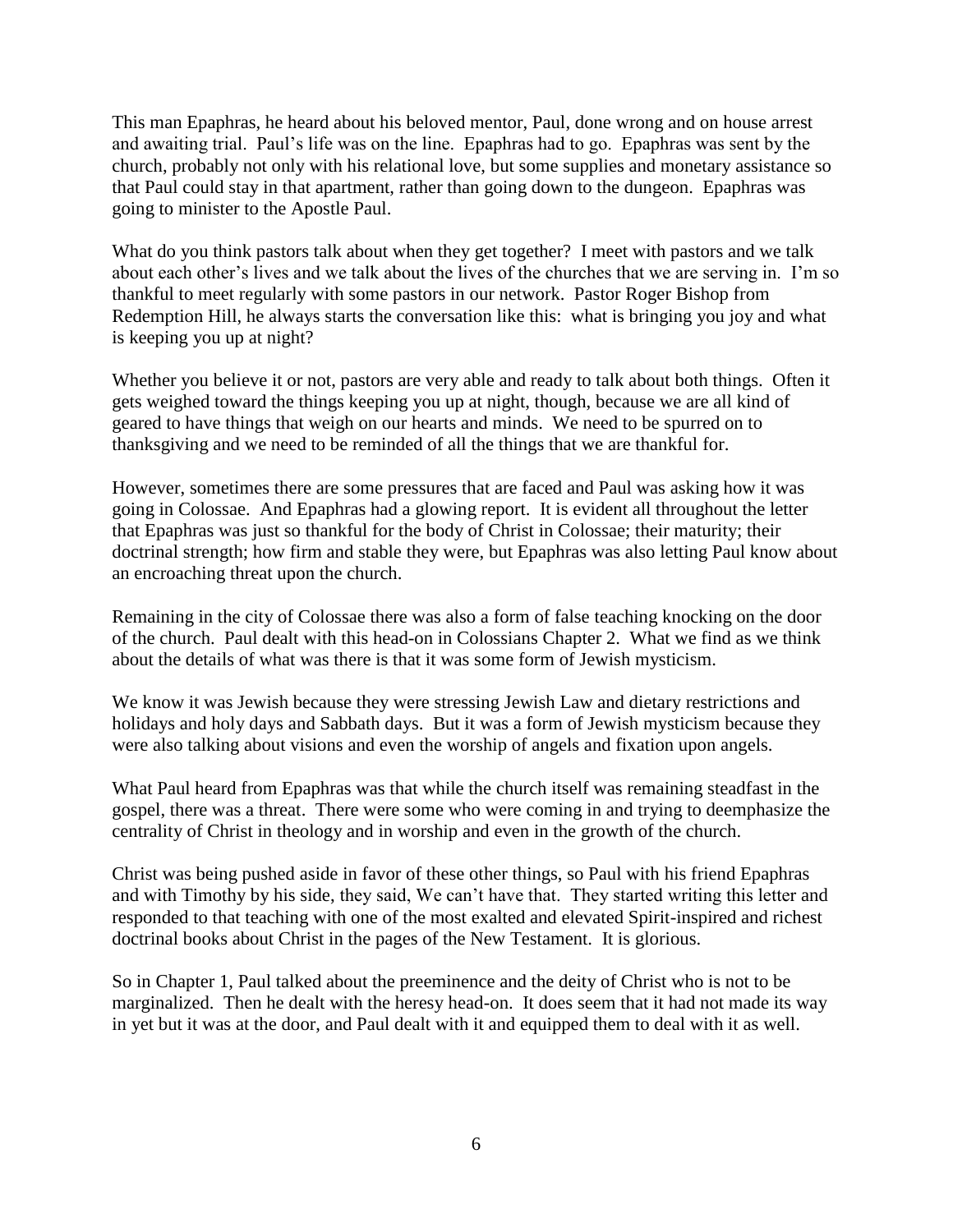Then Paul went into the glory of the church's union with Christ and how it is through our attachment in Christ, that we have all that we need for life and godliness and we will grow and mature and bear fruit by God's grace through union with Christ.

So Paul wrote this letter and it was preventative, not curative. There was an infection all around the church and Paul was looking to boost their immune system with the glory of Jesus Christ. How we need this because there is this wretched Christ-plus syndrome that has been spreading through the ages, throughout the Kingdom of Christ on this earth.

Christ-plus, Christ-plus, Christ-plus and that is what was happening there in Colossae. So Paul wrote this letter, and we are going to be dealing with all of these things in the months ahead of us. However, for now I just want for us to see what Paul was thankful for when he thought about the Colossian church.

I want for us to see two aspects in Verses 3 through 8. It all begins by saying, When we pray for you, we pray with gratitude in our hearts. We are so thankful for what we are hearing about what is happening in your church. I want for us to see just what Paul was so thankful for.

We are going take all these rich winding realities under two headings. As we do, let us pray that by the Spirit of Jesus, the same maturity that was rising up in Colossae would be rising up and increasing in Bethel Grace, so that anybody who is a part of Bethel Grace or thinks about Bethel Grace will be able to genuinely respond with the same kind of gratitude that Paul responded with when he thought Colossae.

We are going to think very profoundly about two basic realities of the Christian church. Paul was so thankful for the Colossae's genuine faith in Christ, and Paul was so thankful for Gospel growth throughout the world.

We see that he talked about these things and rejoiced in them. As we take in these things, we ask the Lord to produce these things in us as well. As it was in Colossae, let it be like that in our midst to His glory.

Let's give thanks to God:

## **1. For Living Faith in Jesus Christ (1:3-5)**

Let's pray that God will do this in our church as well. Paul said this:

## **<sup>3</sup>We always thank God, the Father of our Lord Jesus Christ, when we pray for you, 4 since we heard of your faith in Christ Jesus and of the love that you have for all the saints, <sup>5</sup> because of the hope laid up for you in heaven. Of this you have heard before in the word of the truth, the gospel**

Paul was describing the living faith that was there present and thriving in Colossae; living faith that we can be so thankful for in our midst by the work of the Holy Spirit among us.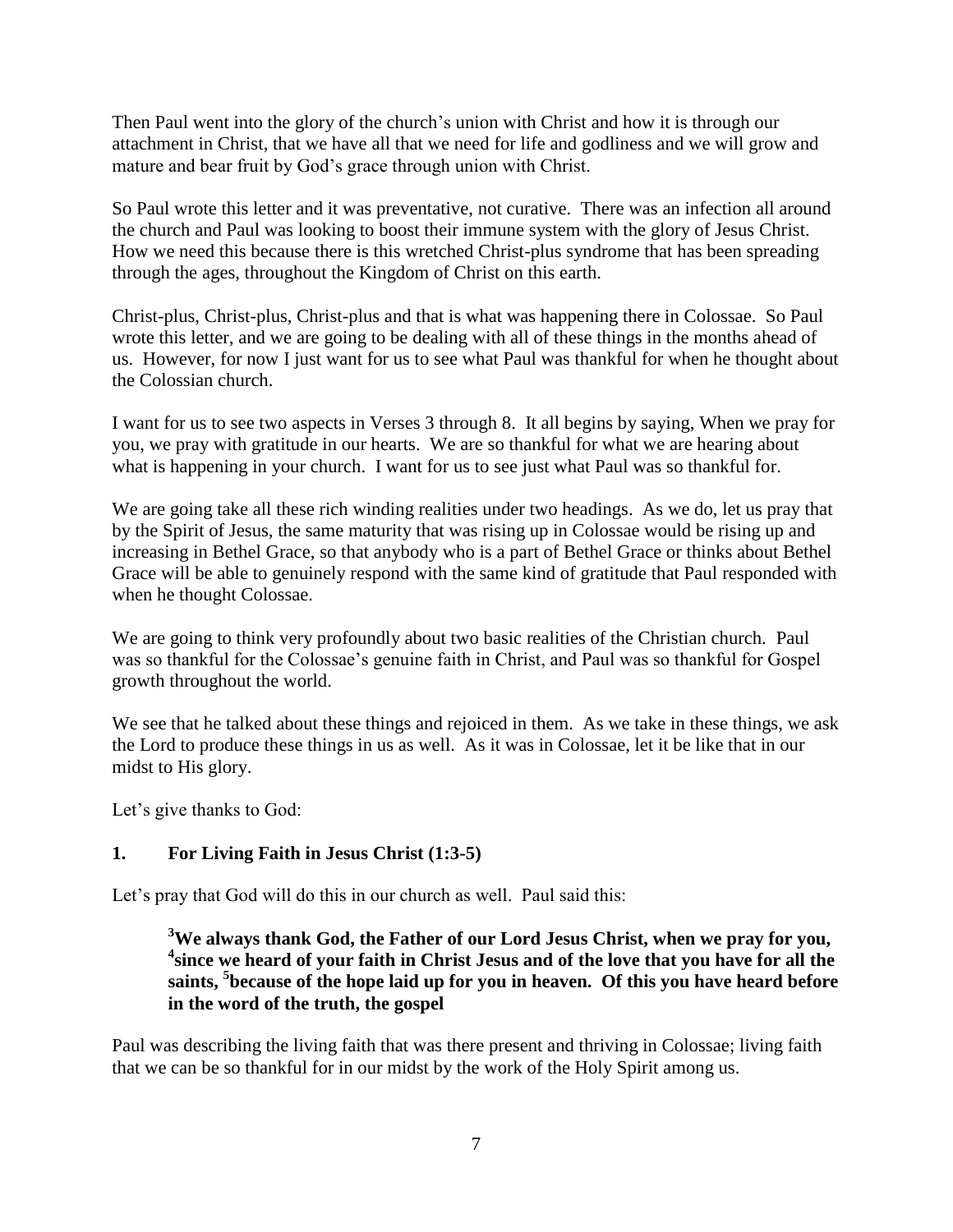Notice that their faith was in Christ Jesus. They were trusting in Christ and in Christ alone. They were trusting in Him for their salvation before the holiness of God. They were trusting in Christ for their forgiveness; for their reconciliation with God; for their newness of life. They were trusting in Jesus who was saving them from their sins and cleansing them before the holiness of the Lord.

We are going get to this part when we celebrate Christmas. What did the angels say to Joseph about how that child would be named? The angel said, You will name him Jesus. That name means the Lord saves. You will name Him Jesus, for He will save His people from their sins.

Jesus came to deliver us from peril. He came to save us from the judgment and the wrath that our sin deserves. He came to save us by dying on the cross, taking the judgment of God for us by averting it from us and taking it upon Himself. He came to save us.

So the Colossae church was trusting in Christ. They heard this message of a Savior. They understood their own sin and culpability before the holiness of God and their hearts believed and rested in Christ Jesus. In this, their lives were made new.

They were born again. They were joined in union with Christ. So that which was vertical, their relationship with God, issued forth in something that was horizontal which is a demonstration of true living faith of people born again.

What was that horizontal affect that it had? Love for all the saints! Do you see this in the text?

# **<sup>3</sup>We always thank God, the Father of our Lord Jesus Christ, when we pray for you,**  <sup>4</sup> since we heard of your faith in Christ Jesus and of the love that you have for all the **saints**

The Lord's love for them was issuing forth from them into the lives of others. They were being filled with the love of God, and it was being demonstrated in their love for the other followers of Jesus Christ and for the people that needed to come to know Jesus Christ as well.

But there was this primacy of their love for the church. They were thankful for the people of God. Agape! They had love rising up in them. Agape is self-giving, sacrificial commitment to the well-being of other people.

This must be a work of God in me because left to my natural sinful self, I am most committed to the well-being of myself. This is true for all of us. We all have the remnant of that in us and the Holy Spirit starts reorienting us as we are joined in union with God. He works His grace in us, so that we have eyes to see the needs and the concerns of the people around us.

Did you notice that this text says Paul was so thankful that he thought about their genuine faith and their love for all the saints? All the saints, he said. Not some of the saints. They had love for all the people of God.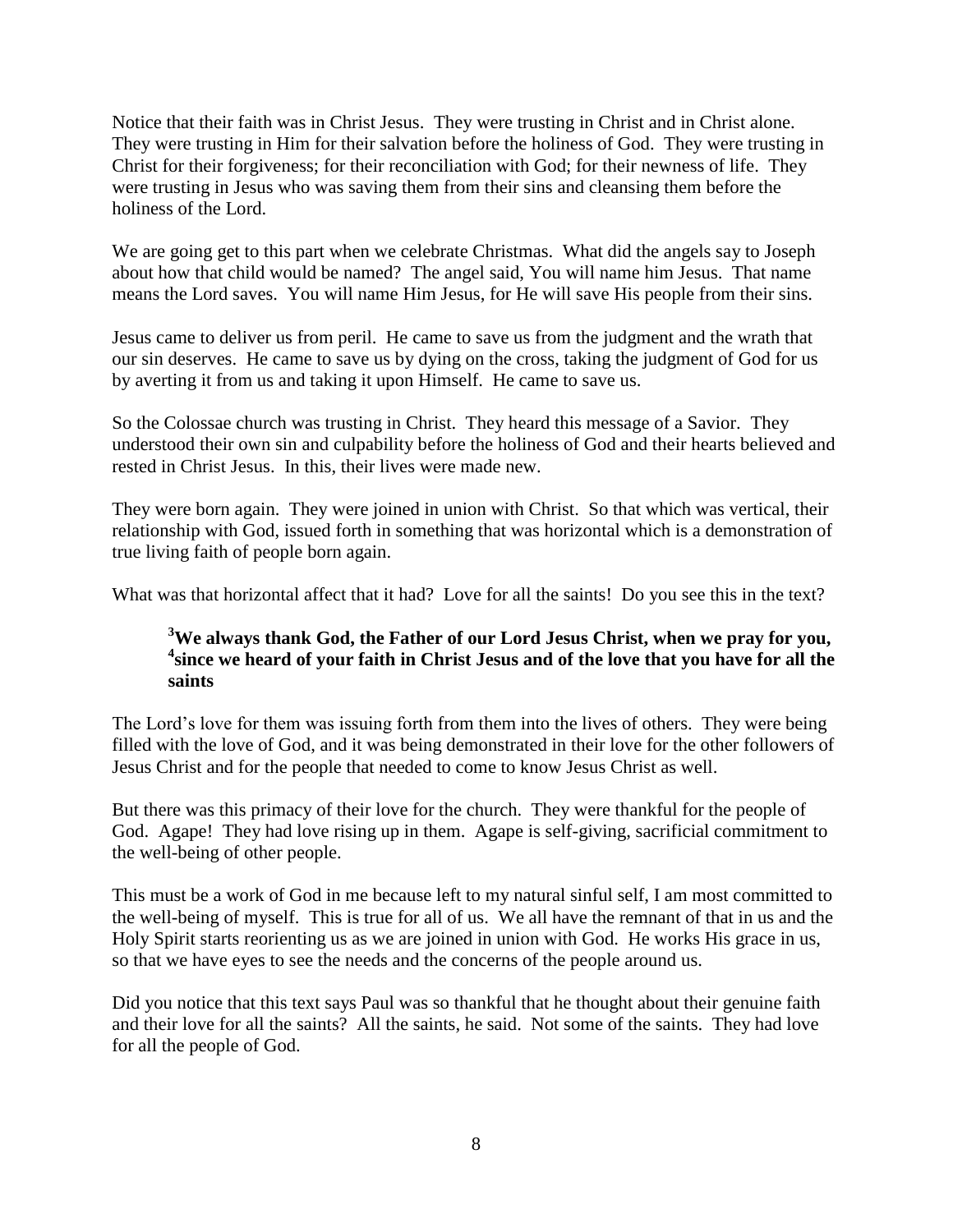Paul would have had in view their love for the global church—Jews, Gentiles—the Christians in Jerusalem being harassed and troubled for their faith in Christ as Messiah. Paul would have had in view the brothers and sisters in the sister churches there in the Lycus Valley.

The people in Colossae were not viewing the church of Hierapolis or Laodicea as the competition, but as brothers and sisters that they were joined together with. And the Lord was giving them love for all the saints in their own church.

Would you believe me if I told you that the church of Colossae was filled with all of the same personalities that any church is filled with? Isn't the church filled with interesting personalities? Would you believe that a church is a hospital filled with people that are saved by grace and being renewed in the image of Christ, but they are still growing.

Their might even be some who have irritating tendencies in their personalities. Furthermore, you might have irritating tendencies in your personality. I didn't mean that to anybody in particular, but all of us collectively. I have used this old rhyme before, and I will probably use it again:

To live above with saints we love, that will be glory but to live below with the saints we know, that's another story!

People with flaws. People with foibles. People that are sometimes just clueless that their words are irritating and sometimes hurtful. People who still blow it and sin. People that that sin against others. And Paul was saying, But the Spirit of God is producing within you a love for all of the saints. This is the work of the Holy Spirit.

If we are going to be a church that evokes thanksgiving among those who are connected to it, let us pray that the Spirit will teach us how to love. We human beings, we just pat ourselves on the back—well, I'm a very loving person. Yea, right! We are so oriented toward self-love. And the Holy Spirit is turning it around, working in us to help us to love others, even in all of their imperfections.

So let us call upon God to help us at Bethel Grace to produce this kind of love in increasing measure; the kind of love that goes the first mile and reaches out to people different from us. Paul said that these people had joined into the vision that he expressed in Chapter 3—here in the body of Christ there is not Jew nor Greek, slave nor free, nor barbarians or Scythian. All are one in Christ.

Let us go the first mile with the Spirit's power, reaching out to people that may be different from us. Let's pray that the Holy Spirit will help us go the second mile and reach out to people who seem downcast or alone or discouraged or beat up, evidence that they are hurting.

Let's pray for the Spirit's power to love our brothers and sisters with Agape love. Let us call upon God to fill us with love to go the third mile, the kind that practices forbearance and longsuffering and patience, meaning that it overlooks irritants.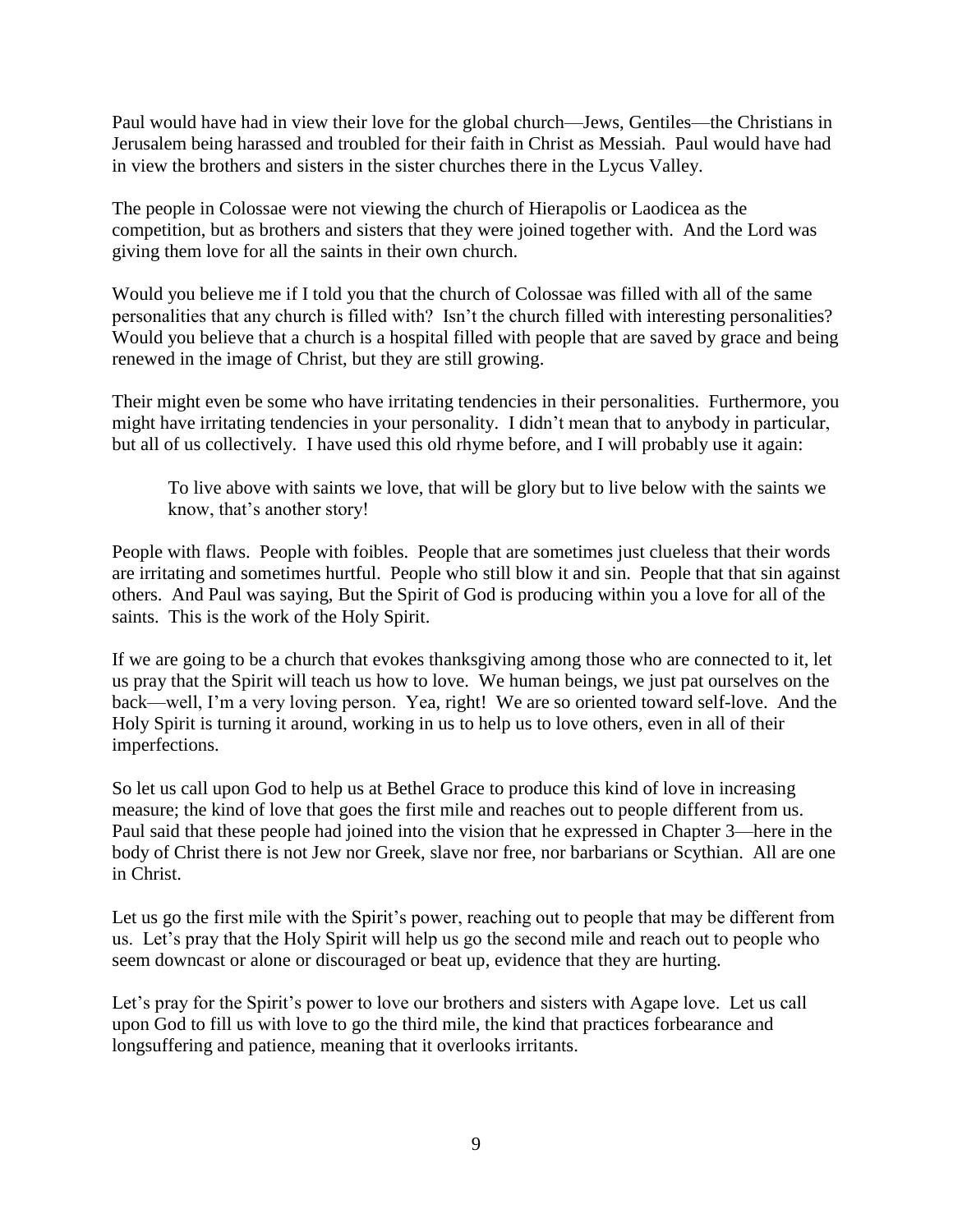Next week we are going to talk about how Paul was stacking up all of these qualities of mighty the power of God, so that we could practice what? Patience! Paul used a couple of words, one that addresses difficult situations and the other one that addresses difficult people. Let us call upon the Lord to overcome our selfishness and our tendency to recoil within ourselves and to hold grudges.

Let Him do the work of the Spirit. Let us go with what the Spirit is doing, that we might even go the tenth mile and practice forgiveness, letting go of grudges; practicing reconciliation; seeking the good in our brothers and sisters in Christ—even to those who may have hurt us—because this takes us to the very foot of the cross of Jesus Christ. Colossians is going to lead us there, where it says to forgive just as you have been forgiven.

Paul was so thankful for the love that was rich in this small little country church for those who had eyes to see it radiating with the presence of Heaven in their midst. What was all this love based on?

# **4 since we heard of your faith in Christ Jesus and of the love that you have for all the saints, <sup>5</sup> because of the hope laid up for you in heaven**

What was producing love like this? Well, it was the work of the Holy Spirit as the Holy Spirit was generating this living hope that is stored up in Heaven, the promise of things to come.

The hope that is laid up for us in heaven speaks to us of the full blessedness of life to come through all eternity in the Majestic Messianic Kingdom of Jesus Christ our Lord. Full blessedness forever and ever and ever is to be experienced by the body of Christ. That is the hope laid up for us in Heaven.

When we think about hope, we are talking about a future-oriented hope that comes with the return of Jesus Christ. Hope is a confidence word, not a doubt word. Biblical hope comes not with a question mark, but with an exclamation point so when our hearts are being filled hope, we don't have our fingers crossed. We have our fists pumping.

Hope pumps the fists, saying, Christ is coming back. His Kingdom is forever. Our reward will be with Him. He showers us in grace. Our place is in Him. He is our hope. This hope of Heaven, of things to come, energizes love in the midst of all the complexity and the thorniness and the difficulty of life in this world.

We are not living in full blessedness yet. We are still navigating the curse that we read about last week. The church is the place where the Spirit is going to empower us to love each other through the hardships that we face.

Who is the Lord putting on your heart? Pray that the Lord would put people on your heart. people that you will join with in close intimate Agape love. Pray that the Spriit will put this all throughout the church, that we would truly learn to love one another as it is energized by a living hope.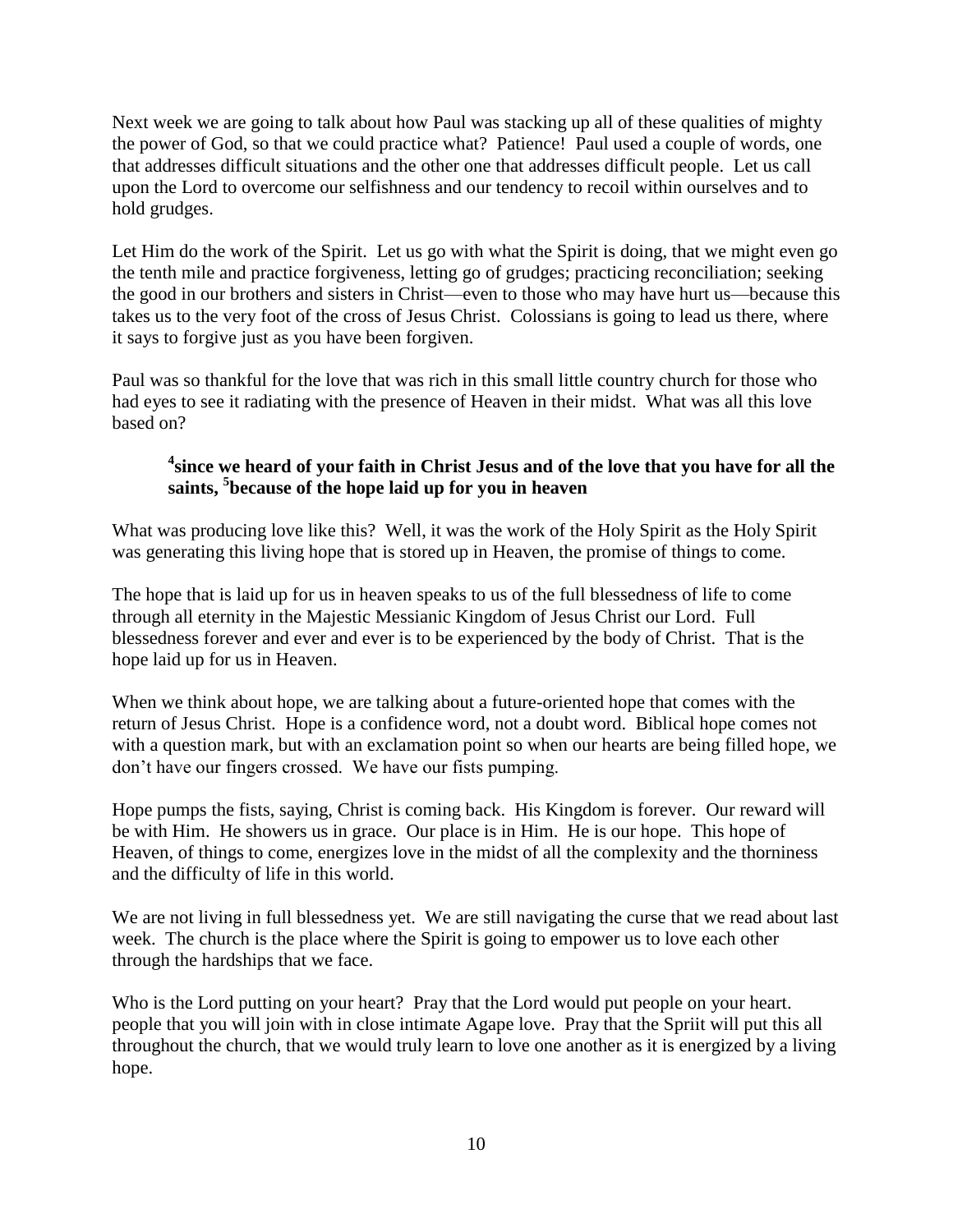Paul was so thankful for the Colossians living faith. They was resting in Christ alone. They were not trusting in themselves for salvation, but they were trusting in Christ for forgiveness and being right with God. That was issuing forth in other aspects as well.

We can also thank God:

# **2. For Gospel Growth Throughout the World (1:5-7)**

Paul said:

**5 because of the hope laid up for you in heaven. Of this you have heard before in the**  word of the truth, the gospel, <sup>6</sup>which has come to you, as indeed in the whole world **it is bearing fruit and increasing—as it also does among you, since the day you heard it and understood the grace of God in truth, <sup>7</sup> just as you learned it from Epaphras our beloved fellow servant.** 

Paul declared that the Gospel was bearing fruit in Colossae, the message about the death and resurrection of Jesus Christ for sinners like us. It was bearing fruit in Colossae and it was bearing fruit all throughout the world. Stating this, Paul would have had the Romon Empire in mind.

This was the realm that Paul lived in. He lived and did his ministry in the Roman Empire. Paul saw the Gospel vine spreading and spreading and spreading and increasing and increasing and bearing fruit in the big cities and in the little cities; in the urban areas, in the countryside. Everywhere.

The fact that this Gospel was spreading throughout the world, underscores the fact that there is one Gospel for the whole world. The grace of God in truth comes by one message. The message of Christ and Christ crucified for sinners and risen from the grave. Without trusting this message and this Savior, one will not go to Heaven.

There is one way and that way is Christ and Him crucified and risen from the grave. Christianity was not a regional religion or a local sect, it was a global movement as it is to this day because there is one way to be right with God; one way to the Father. Jesus said, I am the way, the truth and the life. No one comes to the Father except through me.

Understand as Paul spoke of this Gospel growth throughout the Roman Empire, the circumstances in the Roman Empire were detrimental to Gospel growth. We think it is hard to be a Christian in some ways here in Southern California, but just increase this by a hundred times in the Roman Empire with the rise of Nero.

Christians were already being ostracized by Greeks in the Jewish world. Paul was already in prison for his faith. Soon Christians would becoming under fierce persecution under the persecution instigated by Nero. Yet, the Gospel kept advancing and growing and expanding and kept bearing fruit all throughout the world.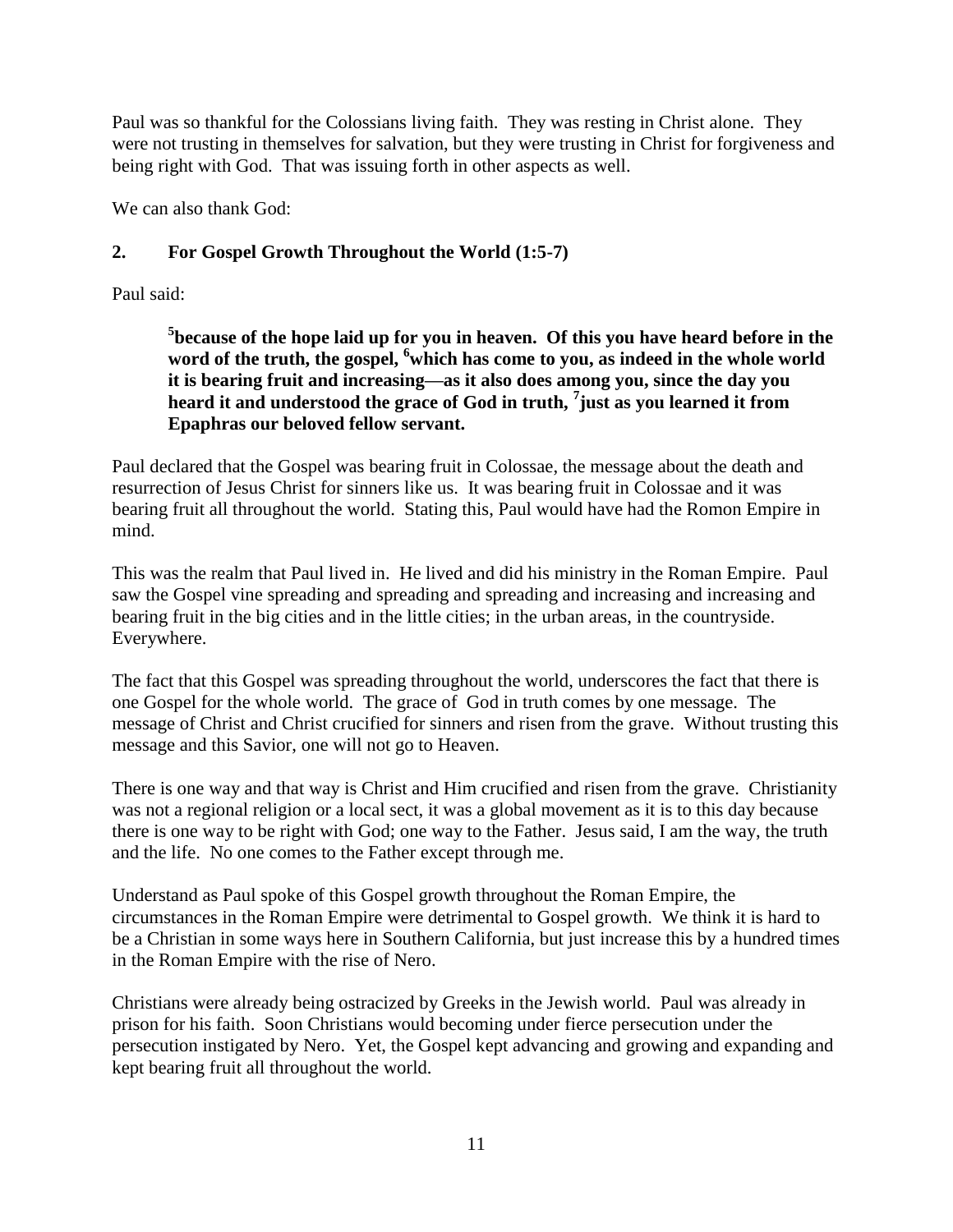Paul was speaking of the Gospel in the present active tense. It was ongoing. It was increasing. The Gospel always was and always is bearing fruit. It never becomes paralyzed. It never becomes frozen. It never becomes inactive. It is always at work. It is always plugged in. It is never unplugged.

All throughout the world, even now, people are coming to know Christ as Savior. Brothers and sisters, Bethel Grace, we are a part of this. We are joined to a movement that has spread all throughout the earth, bearing fruit. Brick walls can't stop it.

Paul wrote this on house arrest. You read the parallel letter to the Philippians and we see him in that room, chained to a Roamn guard at all times, and you must believe that it was all he could do not to chuckle with a face full of delight when he realized that the Gospel was reaching the entire pretorian guard as a result of him being there.

God's Word is not chained! It has a perennial power that keeps on going. It is not stopped. It is not thwarted. Walls can't stop it. Chains can't stop it. Gag orders can't stop it. Regulations can't stop it. There is no holding it back. It cuts through and it bears fruit; it is going and going.

And we are part of this. We get to be a part of Jesus saving sinners and with them, the message that just keeps spreading and saving more sinners, bearing the fruit of new life and new love within them.

As we close, let's think about a couple ways in which we participate in the Gospel as well. Understand this: the Gospel does not stop its ministry once a person comes to new faith in Jesus Christ. That's just the beginning of its ministry.

The grace of God for sinners like us is to make us new, to bring us forgiveness, and newness. It is like the milk and the meat. It is ongoing. We minister the Gospel introducing Jesus to people who don't believe, and we speak Gospel grace to those who do believe that we might be fortified and have medicine that keeps us from getting infected by the sins of false teaching in the world.

So we read in Colossians Chapter 3 and Verse 16:

#### <sup>16</sup>Let the word of Christ dwell in you richly, teaching and admonishing one another **in all wisdom, singing psalms and hymns and spiritual songs, with thanksgiving in your hearts to God.**

We are vine workers ministering Gospel grace to one another the very Word of Jesus here in the church. Then among people that are in our SOIL, our Sphere of Influenced Lives, Colossians Chapter 4 and Verses 5 and 6 tells us to:

**<sup>5</sup>Walk in wisdom toward outsiders, making the best use of the time. <sup>6</sup>Let your speech always be gracious, seasoned with salt, so that you may know how you ought to answer each person.**